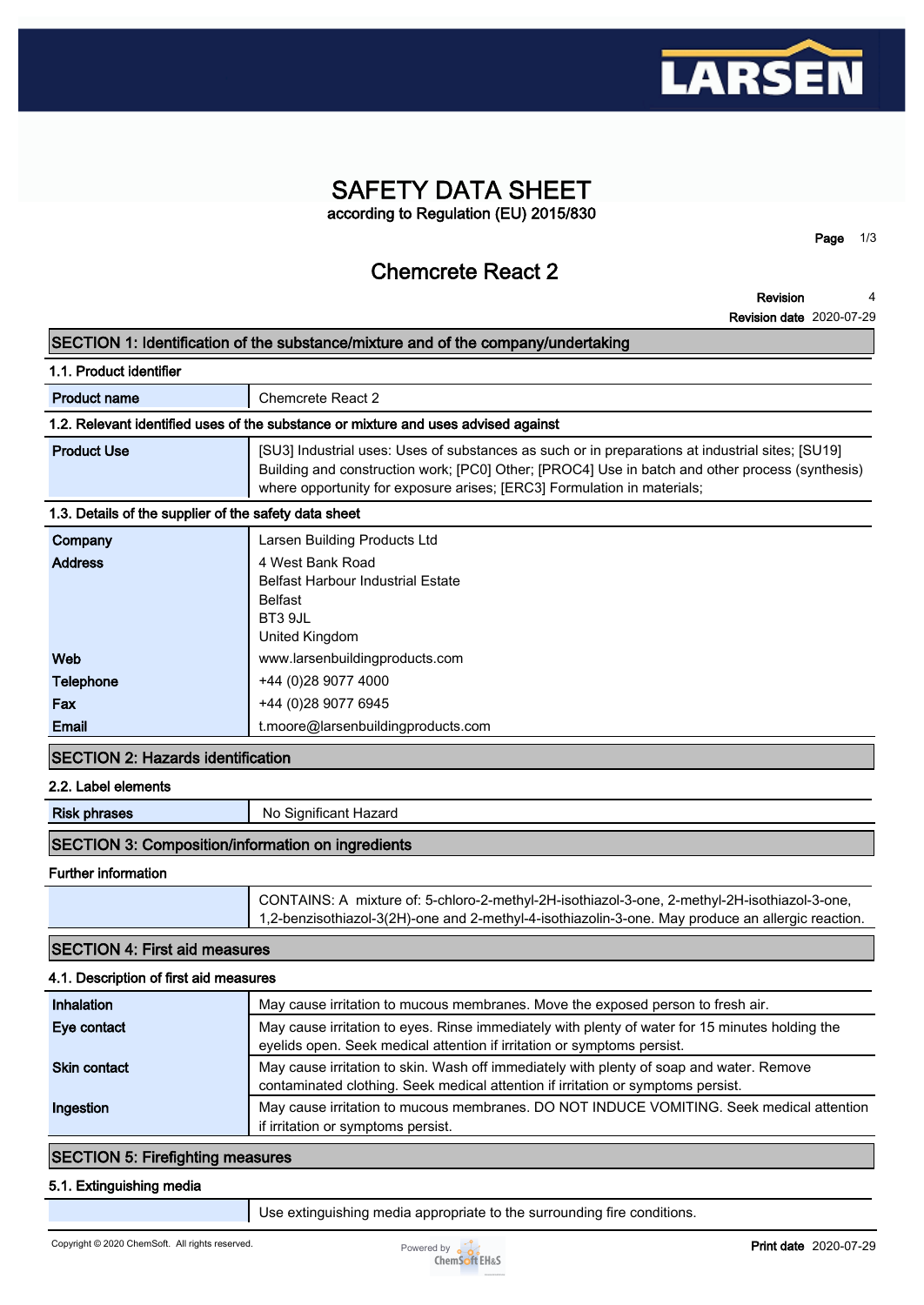## **Chemcrete React 2**

|                                                                   | <b>Revision date 2020-07-29</b>                                                                                                                                         |
|-------------------------------------------------------------------|-------------------------------------------------------------------------------------------------------------------------------------------------------------------------|
| 5.2. Special hazards arising from the substance or mixture        |                                                                                                                                                                         |
|                                                                   | Burning produces irritating, toxic and obnoxious fumes.                                                                                                                 |
| 5.3. Advice for firefighters                                      |                                                                                                                                                                         |
|                                                                   | Wear suitable respiratory equipment when necessary.                                                                                                                     |
| <b>SECTION 6: Accidental release measures</b>                     |                                                                                                                                                                         |
|                                                                   | 6.1. Personal precautions, protective equipment and emergency procedures                                                                                                |
|                                                                   | Ensure adequate ventilation of the working area.                                                                                                                        |
| 6.2. Environmental precautions                                    |                                                                                                                                                                         |
|                                                                   | Do not allow product to enter drains. Prevent further spillage if safe.                                                                                                 |
| 6.3. Methods and material for containment and cleaning up         |                                                                                                                                                                         |
|                                                                   | Absorb with inert, absorbent material. Sweep up. Transfer to suitable, labelled containers for<br>disposal. Clean spillage area thoroughly with plenty of water.        |
| <b>SECTION 7: Handling and storage</b>                            |                                                                                                                                                                         |
| 7.1. Precautions for safe handling                                |                                                                                                                                                                         |
|                                                                   | Avoid contact with eyes and skin. Ensure adequate ventilation of the working area. Adopt best<br>Manual Handling considerations when handling, carrying and dispensing. |
| 7.2. Conditions for safe storage, including any incompatibilities |                                                                                                                                                                         |
|                                                                   | Keep in a cool, dry, well ventilated area. Keep containers tightly closed. Store in correctly labelled<br>containers.                                                   |
| <b>SECTION 8: Exposure controls/personal protection</b>           |                                                                                                                                                                         |
| 8.2. Exposure controls                                            |                                                                                                                                                                         |
|                                                                   |                                                                                                                                                                         |
| 8.2.1. Appropriate engineering<br><b>controls</b>                 | Ensure adequate ventilation of the working area.                                                                                                                        |
| 8.2.2. Individual protection<br>measures                          | Wear protective clothing.                                                                                                                                               |
| Eye / face protection                                             | In case of splashing, wear:. Approved safety goggles.                                                                                                                   |
| Skin protection -<br>Handprotection                               | Chemical resistant gloves (PVC).                                                                                                                                        |
| <b>SECTION 9: Physical and chemical properties</b>                |                                                                                                                                                                         |

**9.1. Information on basic physical and chemical properties**

|                                                    | <b>Appearance</b> Liquid<br><b>Colour</b> Colourless to straw yellow |
|----------------------------------------------------|----------------------------------------------------------------------|
| Odour Mild                                         |                                                                      |
|                                                    |                                                                      |
| Melting point 0 °C<br>Initial boiling point 100 °C |                                                                      |
|                                                    | Solubility Soluble in water                                          |
|                                                    |                                                                      |

#### **9.2. Other information**

**Specific gravity 0.9 - 1.1 g/cm³**

#### **SECTION 10: Stability and reactivity**